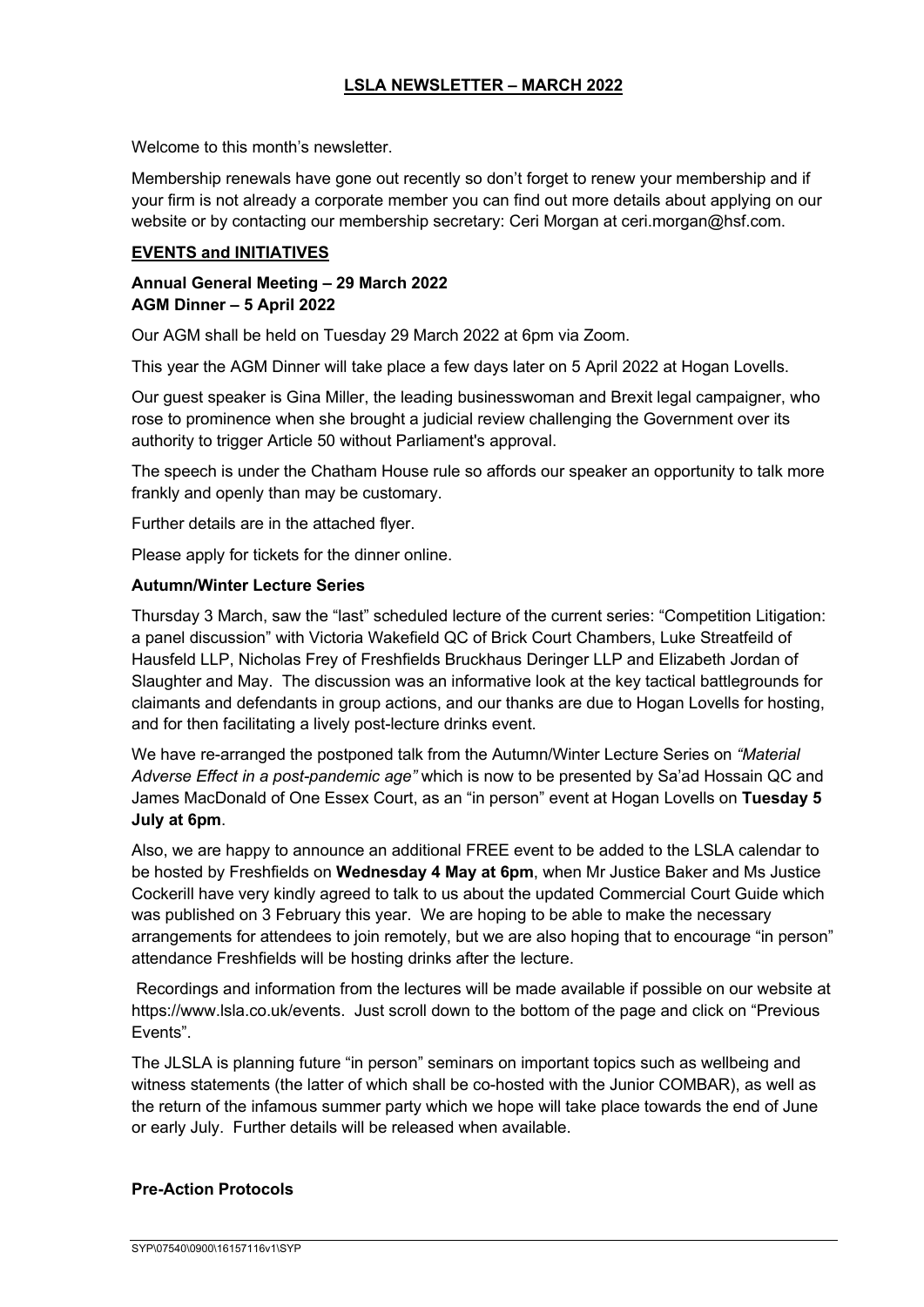As mentioned in the last newsletter, we submitted a response to the Civil Justice Council's consultation on the proposed changes to the pre-action protocols. Following that response the LSLA was invited, by the Civil Justice Council, along with other groups of practitioners, to attend a round-table meeting to discuss the proposed changes and responses submitted.

The LSLA is taking the lead in working with the Civil Justice Council in relation to these important reforms and shall be seeking further input from members in the next few months*.*

## **New LSLA Website**

The LSLA continues to work with 18a Productions to update its website, which will have a brand new look and new functionality to make it even easier for our members to find out what is happening at the LSLA and to sign up for our lectures and events. We hope to go live shortly.

### **London International Disputes Week – 9 – 13 May 2022**

We are pleased to say that the LSLA is an institutional supporter of this year's London International Disputes Week (**LIDW**).

LIDW is a hybrid conference taking place between 9 and 13 May in Central Hall, Westminster. The event provides an opportunity for dispute resolution professionals from around the world to debate the current landscape and the future of dispute resolution with a focus on London as a centre for determining international disputes.

The theme of this year's conference is *"Dispute Resolution – Global, Sustainable, Ethical?"*. The conference shall open with a day dedicated to international dispute resolution with a *"follow the sun"* model for different jurisdictions globally and the programme features a range of speakers debating topics which span these issues.

The core conference will also feature keynote speeches from leaders in the sector (including Lord Reed and Judge Loretta Preska) and various LSLA committee members past and present.

LIDW will then close with two days of member events focussing on specific areas of expertise.

To purchase tickets for the event go to London Disputes Week - Event 2022 | Register (lidw.co.uk). Tickets start at £100 and can be purchased for the virtual or in-person conference. In-person tickets include access to the entire programme, including networking and drinks.

We would also encourage you to promote LIDW to your colleagues in other jurisdictions using your firm's digital channels and directly with close personal connections.

#### **London Legal Walk - 28 June 2022**

The LSLA pro bono subcommittee is putting together an LSLA team for this year's London Legal Walk.

The event will be an opportunity for the LSLA to once again support a cause which fundraises for several pro bono organisations in London and the South East and to raise the profile of the LSLA's efforts to support pro bono causes.

If you would like to join the team, please email Natalie Osafo on NOsafo@stewartslaw.com, or register for the team directly at https://www.tfaforms.com/4945460 and select "London Solicitors Litigation Association" in the firm/chambers/organisation section of the form.

Alternatively or in addition please donate on the LSLA's Virgin Money Giving page at https://londonlegalsupporttrust.enthuse.com/pf/london-solicitors-litigation-association

You can find out more about the LLST / London Legal Walk 2022 at https://londonlegalsupporttrust.org.uk/our-events/london-legal-walk-2022/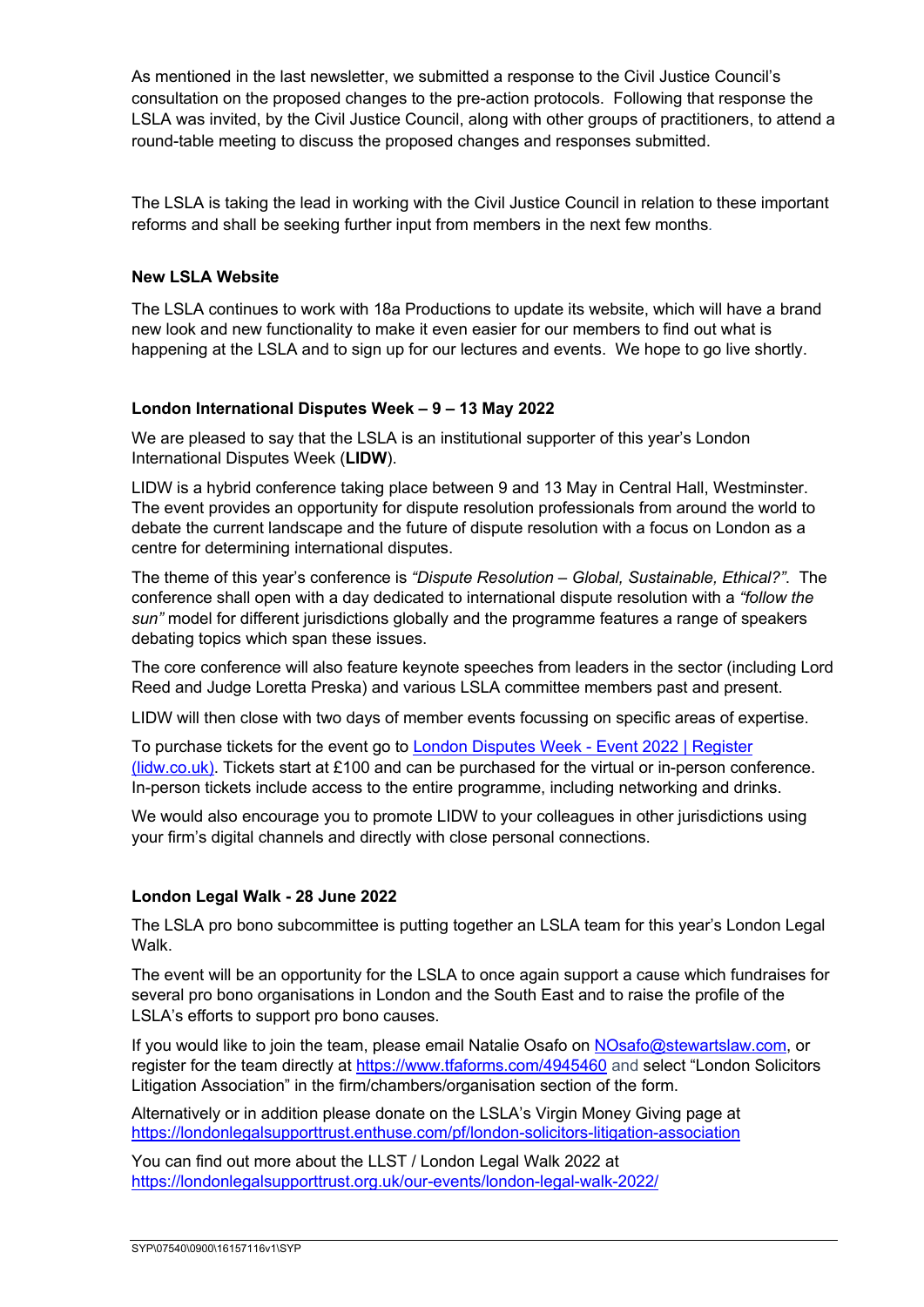# **INITIATIVES**

#### **Mentoring Programme**

Thank you to everyone who has contacted us to take part in the proposed mentoring programme. We are working on developing this to begin early next year and to provide our members with an opportunity to connect and learn from the expertise and experiences of someone outside their firm.

If you would be liked to be involved in the programme, either as a mentor, a mentee or both, please email lsla@lsla.co.uk to register your interest.

### **Pro Bono Initiative**

Over the years the LSLA has made donations to many charitable organisations including those providing pro bono advice and assistance so we may seek to give back to the profession and encourage engagement.

We are seeking to increase our involvement in this area and promoting opportunities to all our members such as by providing solicitor support for advocates offering pro bono representation, offering legal advice on matters involving human rights, assisting litigants in person and providing advisory work in fields such as corporate governance, intellectual property and employment. To facilitate members' involvement, we have published a list of organisations with which we already have links and which offer pro bono advice and assistance so members may contact them, if they wish, to assist with their work. The list and further details on our pro bono initiative are available on our website www.lsla.co.uk.

The list is not exhaustive. If you have any suggestions for organisations you think should be included on the list please email **sla@lsla.co.uk** so our committee may consider including it.

To mark the 20<sup>th</sup> anniversary of National Pro Bono Week in the UK the LSLA has published details on the National Pro Bono initiatives and its portal of opportunities on the LSLA LinkedIn page. The National Pro Bono Centre Portal can be accessed using the link below and includes opportunities seeking solicitors with commercial / civil litigation experience in particular, as well as remote assignments.

http://www.nationalprobonocentre.org.uk/pro-bono-week/volunteer-opportunities/

#### **Witness Statements**

As many of our members shall be aware the new Practice Direction on the preparation of witness statements for use at trials in the Business and Property Courts, came into effect earlier this year. Our President Chris Bushell sat on the working group which spent nigh on 3 years reviewing the old rules and seeking to put in place and foster a culture of best practice to the benefit of witnesses and judges alike.

If you have any feedback to share on the new rules please contact Chris Bushell at Chris.Bushell@hsf.com.

#### **Feedback for Court User Groups**

The LSLA sends representatives to both the Chancery and Commercial Court User Groups. Both groups are keen to receive feedback on all aspects of the operation of the relevant courts. If members have comments or concerns they are encouraged to pass them on to the LSLA representatives so that they can be raised at the next user group meeting. This is an opportunity to raise issues directly with the judiciary and court administrator.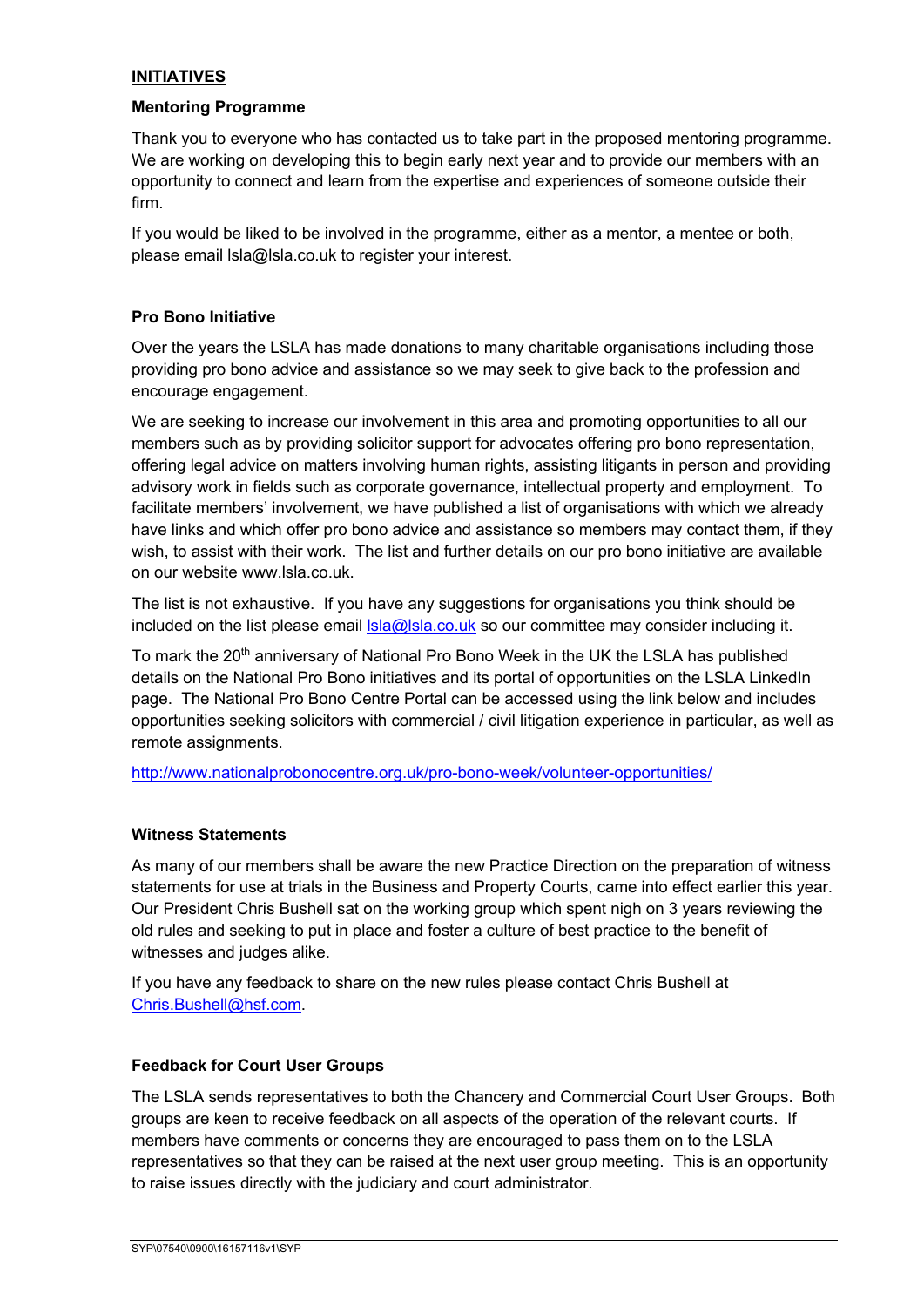At the last Chancery Users' meeting reference was made to the recent court of appeal ruling emphasising that the provisions of Practice Direction 40E are mandatory and that *'It is the personal responsibility of counsel and solicitors instructed in a case in which an embargoed draft judgment is provided to ensure they are complied with.'*

We should be particularly interested in members' views on whether the LSLA should endorse Working towards Greener Litigation, one case at a time. Please email Nicholas Heaton or Chis Bushell (details below) with your comments.

For feedback on:

- the Chancery Division Courts please contact: nicholas.heaton@hoganlovells.com or patrick.wheeler@collyerbristow.com
- the Commercial Court please contact: Ed.crosse@simmons-simmons.com
- the Financial List please contact: Chris.Bushell@hsf.com

### **Feedback for the Law Society**

If members have comments or concerns they are encouraged to pass them to Charlotte Hill (Charlotte.Hill@penningtonslaw.com) so that she can raise them at the appropriate time with the relevant Council or Committee.

### **JUDICIAL APPOINTMENTS COMMISSIONS**

Applications for the Chancery Master competition will open on 10 May 2022.

We are keen to encourage applicants from a wide range of backgrounds. Potential applicants should not be deterred by specialising in a particular area of law only. The range of work that Masters undertake is so broad that none of us start with expertise in all areas, and the expectation is that the successful candidate will acquire this in the course of their work.

A number of outreach events will be taking place over the course of the next two months. An event is being organised at the Rolls Building on 27 April 2022 at 5.30pm. Further details will be available in due course.

Anyone interested in finding out more about the role can speak to or email any of the Masters on a confidential basis.

Details about the competition can be found below. Those interested can contact any of the Masters on a confidential basis to discuss the role and or to arrange to sit in.

Chancery Master

Launch Date: 10 May 2022

Location: London (High Court – Rolls Building)

Salary: £143,095.00

The JAC has been asked to identify two candidates to recommend for the post of Chancery Master.

Masters of the Chancery Division are part of the second tier judiciary in the High Court. They are responsible for exercising the jurisdiction of the Chancery Division where that jurisdiction is not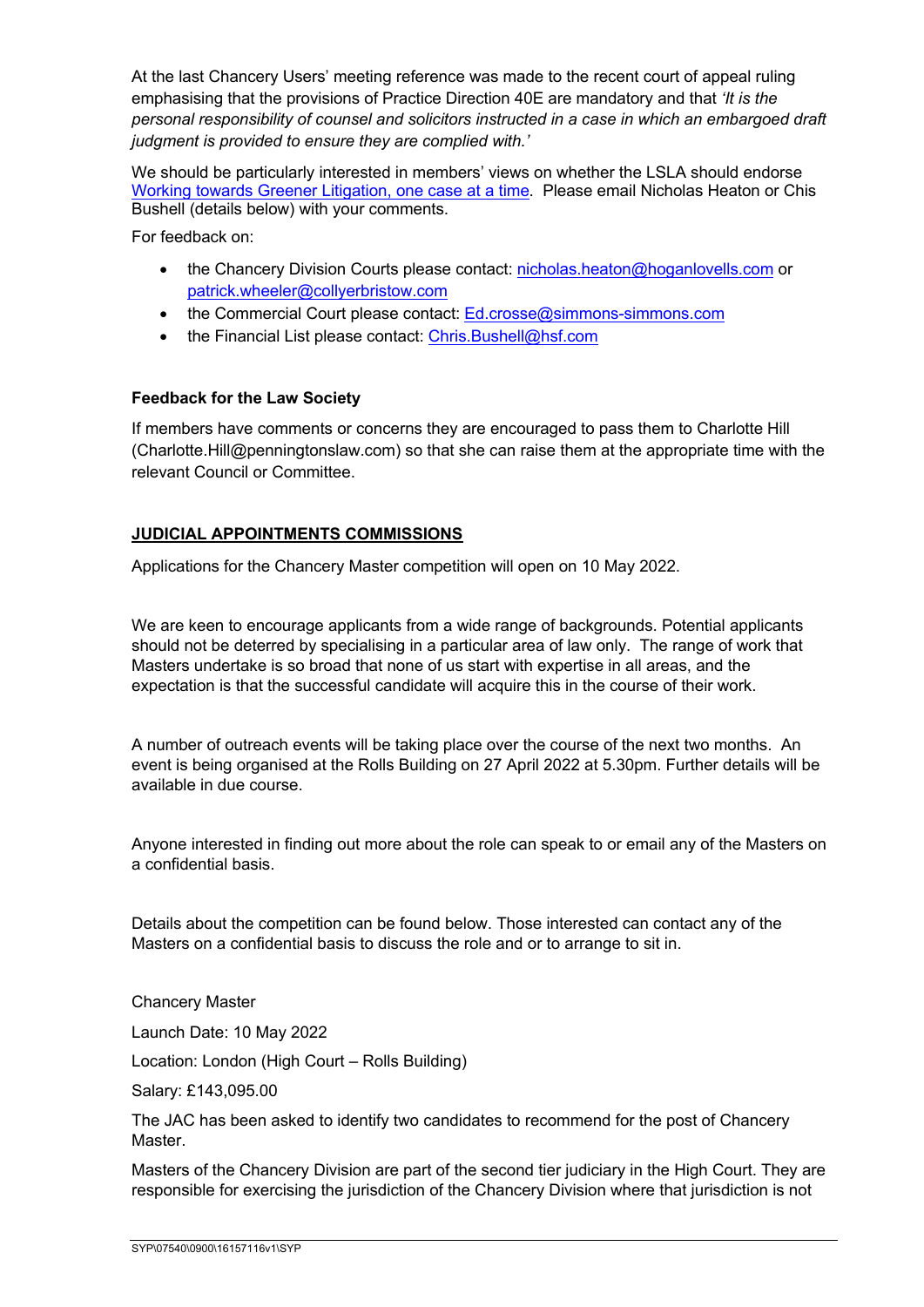exercised by a High Court Judge, other than where the jurisdiction is reserved (such as the Financial List and the Patents Court).

https://apply.judicialappointments.digital/vacancy/e9F2sYm4WBE6vaZko7dG/

## **LINKEDIN AND WEBSITE**

You can find out more about the association on our website at https://www.lsla.co.uk/ and our LinkedIn page at https://www.linkedin.com/company/london-solicitors-litigation-association/

# **THE JUNIOR LSLA**

The JLSLA provides:

- Webinars/Seminars designed to offer practical tips on procedural and substantive legal issues commonly faced by junior civil litigators in an interactive and relaxed atmosphere;
- Networking events for members to meet and form contacts in their peer group; and
- E-news on recent and future activity and key developments with the aim of ensuring that the junior perspective is reflected in the LSLA's responses to consultation papers.

The JLSLA is aimed at solicitors of 8 years' PQE and less. Members of the LSLA will automatically become members of the JLSLA if they qualify by year of admission and complete the relevant section of the membership form.

The JLSLA also has firm Champions, who act as the point of contact between the JLSLA committee and their firm.

If you are interested in joining the JLSLA or being the JLSLA Champion for your firm, please contact the JLSLA President, Charlotte Hill at charlotte.hill@penningtonslaw.com.

Join the JLSLA LinkedIn page to receive updates on JLSLA events and initiatives: https://www.linkedin.com/company/66587315/

## **MEMBERSHIP**

The LSLA membership continues to grow and we now have over 3,500 members with in excess of 1,400 members of the JLSLA and 47 corporate members.

## **EMAIL NOTIFICATIONS**

Some of our members say that they are, on occasion, not receiving email notifications for LSLA and Junior LSLA events. We have been advised that such notifications may sometimes be blocked by our members' firm's IT servers, which automatically quarantine emails received from, for example, "donotreply" email addresses.

Should you not be receiving our email notifications, we would advise you to contact your firm's IT team and request that they "whitelist" both donotreply@lsla.co.uk and lsla@lsla.co.uk.

#### **ONLINE PAYMENTS FOR LSLA EVENTS**

When making payments for membership and our events we would kindly request that you quote the correct data to identify the matter to which the payment relates. Incorrect identification often occurs where a firm's accounts team makes a payment to the LSLA as an existing payee, using old order data rather than updating the payment instruction to include the new order number.